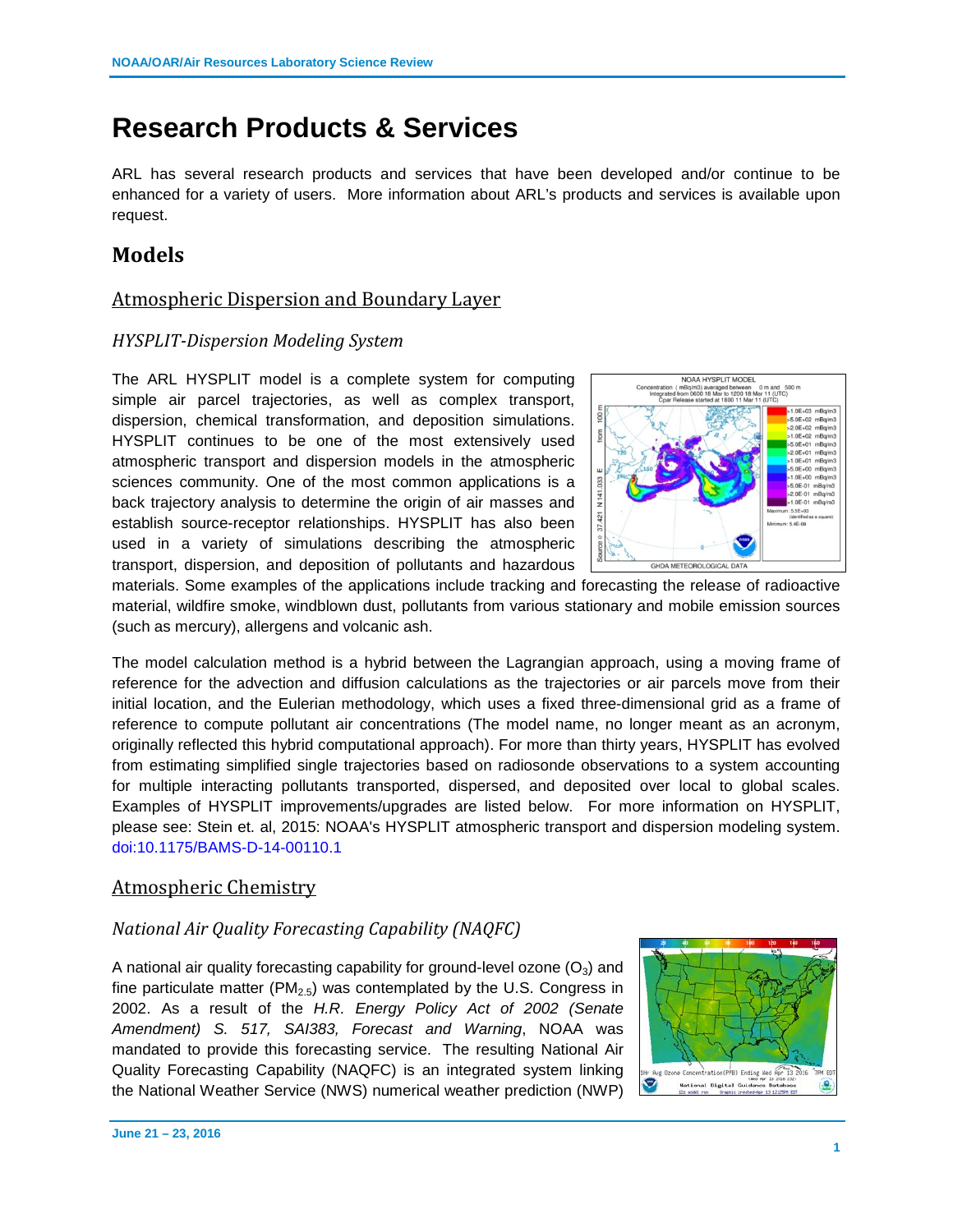model to the NOAA-EPA developed Community Multiscale Air Quality (CMAQ) model. For the past fourteen years, ARL has led the research, configuration and testing of the NAQFC. An operational air quality forecasting capability for ground-level  $O_3$  was established in 2007.

Since 2010, ARL has performed several upgrades to the NAQFC; many of which were instigated by ARL's research to improve model forecasting or to expand into additional regions of the United States. A few upgrades were imposed by upstream processes, such as changes to the North American Model. In early 2016, using model upgrades provided by ARL, the National Centers for Environmental Prediction (NCEP), the group responsible for operating the NAQFC modeling system, began providing air quality forecasts for  $PM<sub>2.5</sub>$  across the U.S.

For more information, see: [http://www.nws.noaa.gov/ost/air\\_quality/](http://www.nws.noaa.gov/ost/air_quality/)

## *Atmospheric Chemistry and Canopy Exchange Simulation System (ACCESS)*

The Atmospheric Chemistry and Canopy Exchange Simulation System (ACCESS) is a general column modeling system that can be used to simulate one-dimensional atmospheric chemistry, vertical turbulent transport and surface-atmosphere exchange processes from the ground to a specified model top height. The ACCESS modeling system has been designed by ARL to provide a more physically, chemically and biologically consistent and robust representation of important processes affecting the exchange of trace chemical species between the Earth's surface and the lower atmosphere than can be included in large-scale, 3-



dimensional air quality models. This is a long-term research product designed to provide improvement to the NAQFC.

Inputs to ACCESS include:

- meteorological variables, such as temperature, pressure, humidity, mean horizontal wind speed, vertical turbulent flux data, canopy attenuation of actinic radiative flux and photosynthetic photon flux density;
- forest canopy morphology (including the vertical profile of leaf area density, biogenic volatile organic carbon emission factors, and soil emission factors), and
- background trace species concentrations (including species mixed from the remote background and concentrations of species above the Planetary Boundary Layer).

Meteorological variables for a simulation can be provided from observed data, from a vertically resolved land surface model or can be generated from user defined parameterizations. Outputs from ACCESS include vertical profiles of concentrations, fluxes, and process budgets for all simulated trace species, as well as calculated emissions rates, resistances and deposition velocities.

In conjunction with observations from intensive field measurement campaigns, ACCESS is being used to help answer many important questions concerning the simulation of surface-atmosphere exchange. For example:

*What are the magnitudes, variations and controlling processes for biosphere-atmosphere fluxes of atmospheric trace species relevant to air quality, weather and climate? How well are we able to model these fluxes in large-scale simulations?*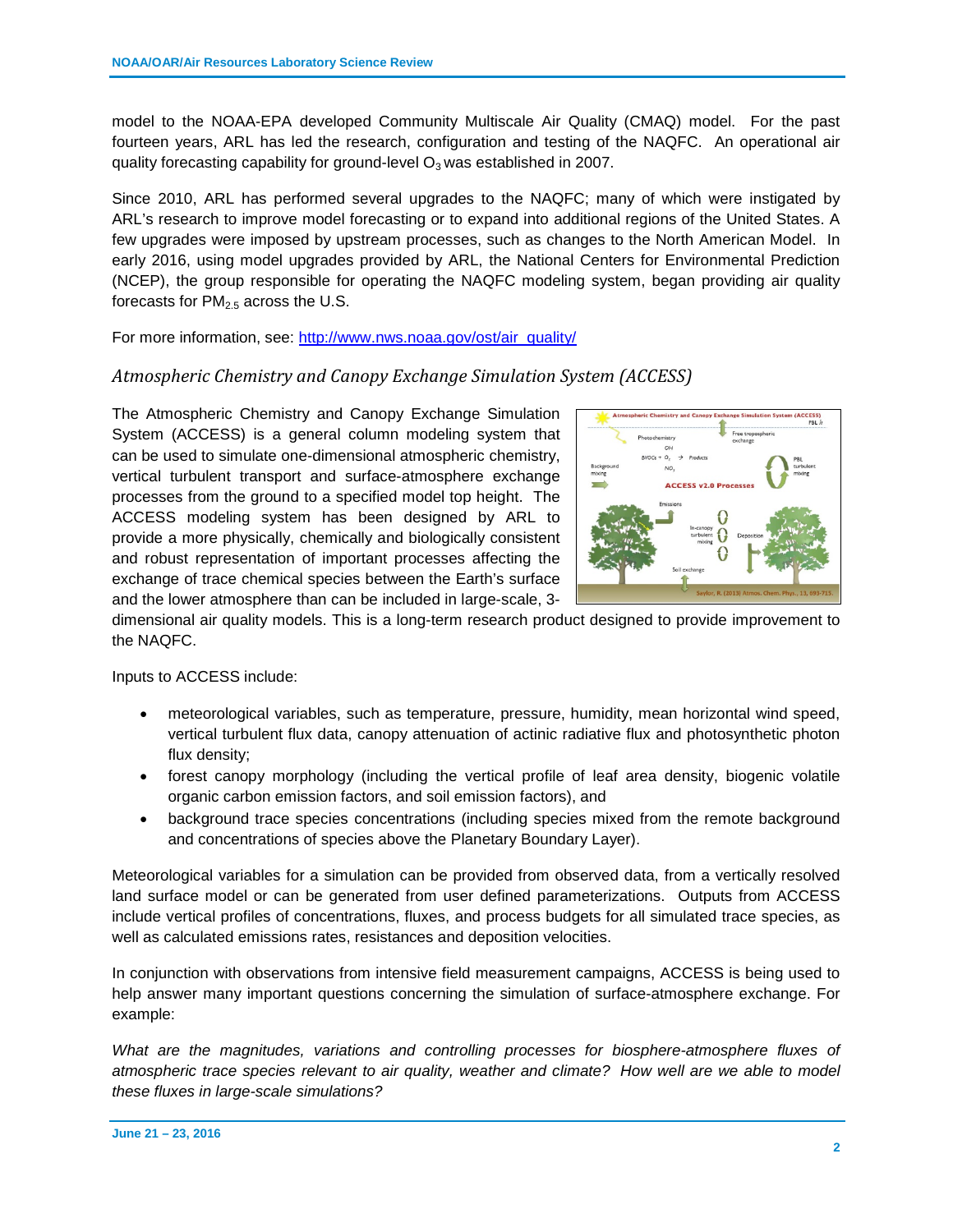*What are the chemical and physical processes that control the oxidation of biogenic VOCs and what are the implications for the formation of ozone, reactive nitrogen and aerosol precursors?*

Details of the major components of the simulation system can be found in Saylor (2013) [doi:10.5194/acp-](http://www.atmos-chem-phys.net/13/693/2013/)[13-693-2013.](http://www.atmos-chem-phys.net/13/693/2013/) 

#### *HYSPLIT-Mercury*

ARL has created a special version of the HYSPLIT model (HYSPLIT-Hg) to simulate the atmospheric fate and transport of mercury. HYSPLIT-Hg starts with a mercury emissions inventory; then utilizes meteorological data assembled by NOAA and others to estimate the atmospheric dispersion of mercury from



each source. Chemical reactions in the air; the partitioning of mercury into gaseous, aerosol, and droplet phases; and wet and dry deposition are then simulated by the model. Numerous pre- and post-processing programs have also been developed for use with the HYSPLIT-Hg model. A key feature of the HYSPLIT-Hg modeling system is that it can estimate the overall atmospheric concentrations and deposition arising from emissions of mercury to the air and at the same time keep track of the individual contributions of each source to the overall totals. A powerful and relatively unique feature of the model is that it can be run in a *Lagrangian* ("plume") mode, an *Eulerian* ("gridded") mode, or an integrated *combination* of the two, in which emitted mercury is first considered in a plume and then transferred to a global grid for simulation of more distant fate/transport. This capability allows the model to simulate source/receptor relationships at length scales ranging all the way from "local" to "global". This is important as mercury emissions can have ecosystem deposition impacts over an unusually large range of distances from the source.

ARL evaluates the model's performance by comparing its predictions against ambient air measurements collected by ARL and other scientists. To date, model results are encouragingly consistent with observations. However, important research continues to be needed to evaluate, refine, update and extend the modeling system. This will allow a better estimation of the relative contribution of different source types and source regions to deposition to sensitive key ecosystems.

Since 2011, ARL's HYSPLIT-Hg modeling has been a key aspect of the NOAA-EPA Great Lakes Restoration Initiative (GLRI). The goal of this multi-year modeling project, funded through an Interagency Agreement between NOAA and the EPA, is to estimate the amounts and source-attribution for atmospheric mercury deposition to the Great Lakes. For more information about ARL's Mercury Modeling, please see: [http://www.arl.noaa.gov/Mercury\\_modeling.php](http://www.arl.noaa.gov/Mercury_modeling.php)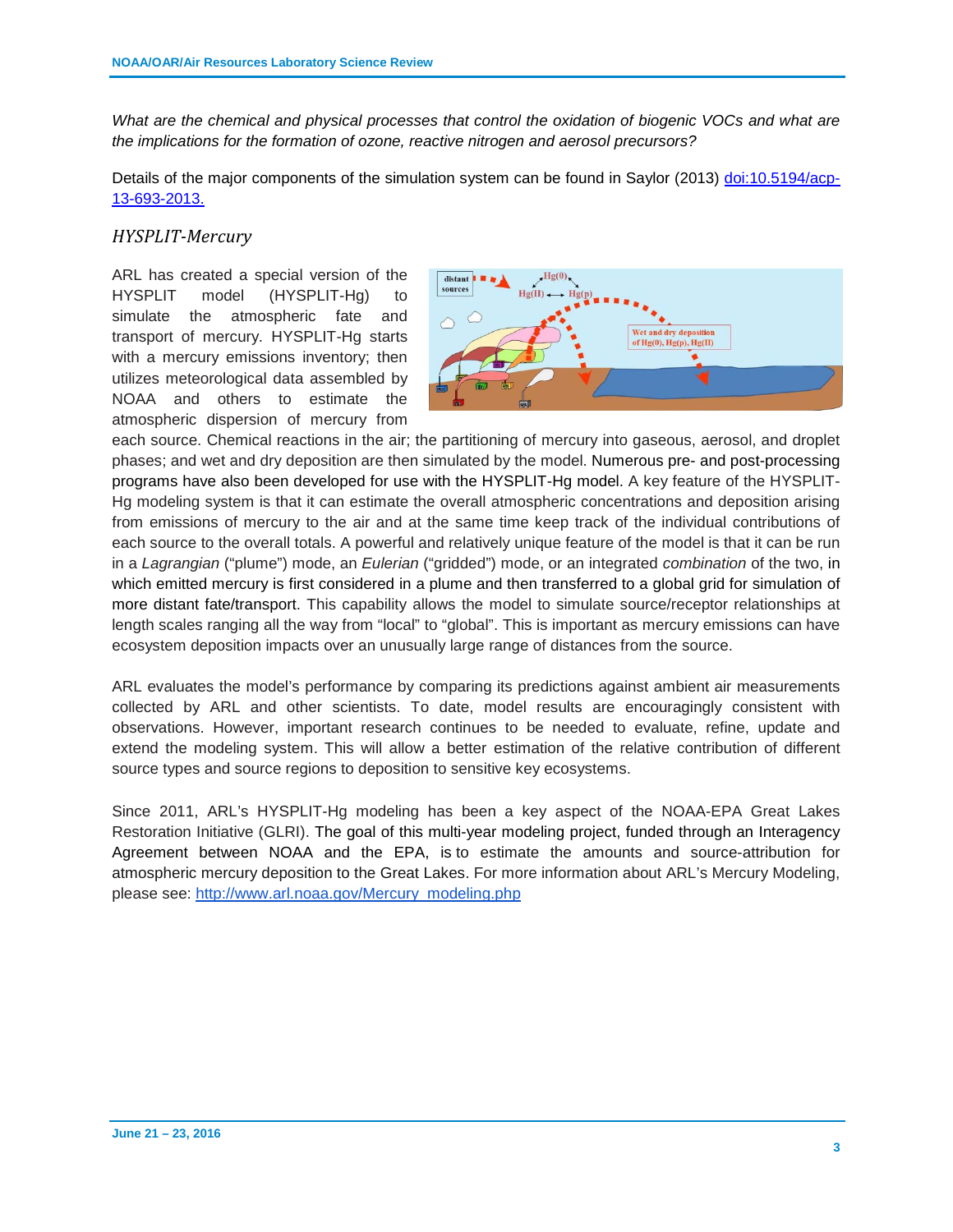# **Web-Based Services**

# Atmospheric Dispersion and Boundary Layer

## *Real-time Environmental Applications and Display sYstem*

The Real-time Environmental Applications and Display sYstem (READY) is a web-based system, developed by ARL in 1997 for accessing and displaying meteorological data and running trajectory and dispersion model products on ARL's web server. READY brings together the HYSPLIT dispersion model, meteorological display products, and textual forecast products generated over many years at ARL into a form that is easy to use by anyone, but with the atmospheric scientist as the primary user. Within the last 5 years an emphasis has been placed on improving the user



interface for HYSPLIT and enhancing the results with interactive maps. READY has been maintained and routinely updated by ARL for 20 years and presently has over 3,600 unique users from Governments (Federal, State, and Foreign, 1293), Universities (1809), Commercial entities (273), Military (64), Non Profits (84), and Private Pilots (77). In a typical month, between 60,000 and 80,000 HYSPLIT simulations are run through READY by these users for locations all over the world. In 2014, over one million HYSPLIT simulations were performed through READY alone. Based on comments and questions received by ARL, user applications include air quality forecasting and analysis, emergency response, wildfire smoke forecasting, hot air ballooning, hang-gliding/soaring, and even insect and plant spore transport. For more information, see:<https://ready.arl.noaa.gov/index.php>

# **Information and Services**

ARL has been providing climatological, dispersion and mesoscale meteorological advice and expertise to the Department of Energy (DOE), Idaho National Laboratory (INL), and its predecessors for over 60 years. NOAA's relationship with DOE is formalized with Memoranda of Agreement that establish the NOAA/INL Meteorological Research Partnership. Through MOAs, ARL scientists serve on a number of guidance committees and panels. The scientists also continue to provide guidance on meteorological issues, including local climatology, weather, and dispersion.

ARL has been providing research, information, services, and expertise in meteorology since 1956 for the DOE Nevada National Security Site (NNSS). The relationship is formalized in an Interagency Agreement between NOAA and DOE, allowing scientists to collect and analyze data to support the safety and security of people and property, climate studies, air quality studies, complex wind flow studies, and emergency response plume dispersion. In addition, a mobile upper air data capability is used to collect data on and off the NNSS for the support of national security experiments.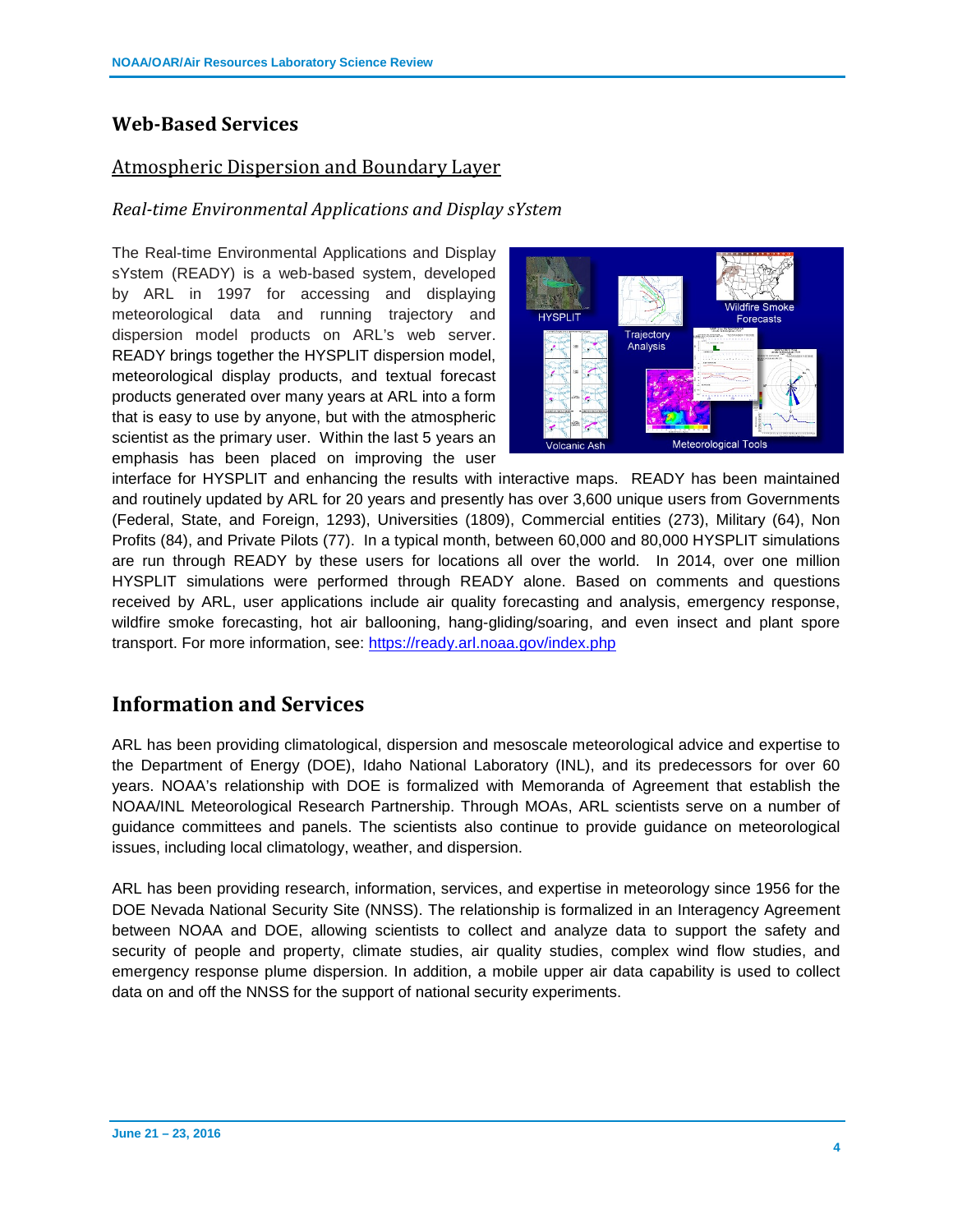# **Assessments**

## Atmospheric Chemistry

#### *WMO Global Assessment*

ARL was a lead author of a global assessment of precipitation chemistry and deposition of major ions: sulfur, nitrogen, sea salt, base cations, organic acids, acidity and pH, and phosphorus. The global assessment was conducted under the auspices of the World Meteorological Organization's Global Atmosphere Watch. The assessment includes a global data set of quality assured wet deposition monitoring data for 2000–2002 and 2005– 2007 and global wet deposition maps of major ions combining measurement and modeling results.

The assessment has had over 50 citations since it was published in Atmospheric Environment in August, 2014. For more information, see: Vet et. al., (2014) [doi:10.1016/j.atmosenv.2013.10.060](http://www.sciencedirect.com/science/article/pii/S1352231013008133)



#### *Great Lakes Restoration Initiative*

ARL's HYSPLIT-Hg modeling system has been used to assess the source-attribution for atmospheric mercury deposition to the Great Lakes under the auspices of the Great Lake Restoration Initiative (GLRI). The overall goal of these assessments is to estimate the amount of atmospheric mercury deposited to the Great Lakes and the amounts coming from different source regions and source types. This information is useful to stakeholders in prioritizing local, regional, national, and international actions to reduce mercury loadings to the Great Lakes. Annual assessment projects have been funded through the GLRI during each year from FY-2010 through FY-2015. Work is ongoing on the assessments commissioned with FY14 and FY15 GLRI funds. Final Reports for the FY10, FY11, FY12, and FY13-funded assessments have been completed:

- Cohen, M., R. Draxler, R. Artz (2011). *Modeling Atmospheric Mercury Deposition to the Great Lakes.* Final Report for work conducted with FY2010 funding from the Great Lakes Restoration Initiative**.** NOAA Air Resources Laboratory, Silver Spring, MD. 160 pages. Available at: [http://www.arl.noaa.gov/documents/reports/GLRI\\_FY2010\\_Atmospheric\\_Mercury\\_Final\\_Report\\_](http://www.arl.noaa.gov/documents/reports/GLRI_FY2010_Atmospheric_Mercury_Final_Report_2011_Dec_16.pdf) [2011\\_Dec\\_16.pdf](http://www.arl.noaa.gov/documents/reports/GLRI_FY2010_Atmospheric_Mercury_Final_Report_2011_Dec_16.pdf)
- Cohen, M., R. Draxler, R. Artz (2013). *Modeling Atmospheric Mercury Deposition to the Great*  Lakes: Examination of the Influence of Variations in Model Inputs, Parameters, and Algorithms on *Model Results.* Final Report for work conducted with FY2011 funding from the Great Lakes Restoration Initiative. NOAA Air Resources Laboratory, College Park, MD. 157 pages. Available at:

http://www.arl.noaa.gov/documents/reports/GLRI\_FY2011\_Atmospheric\_Mercury\_Final\_Report [2013\\_June\\_30.pdf](http://www.arl.noaa.gov/documents/reports/GLRI_FY2011_Atmospheric_Mercury_Final_Report_2013_June_30.pdf)

• Cohen, M., R. Draxler, R. Artz (2014). *Modeling Atmospheric Mercury Deposition to the Great Lakes: Projected Consequences of Alternative Future Emissions Scenarios.* Final Report for work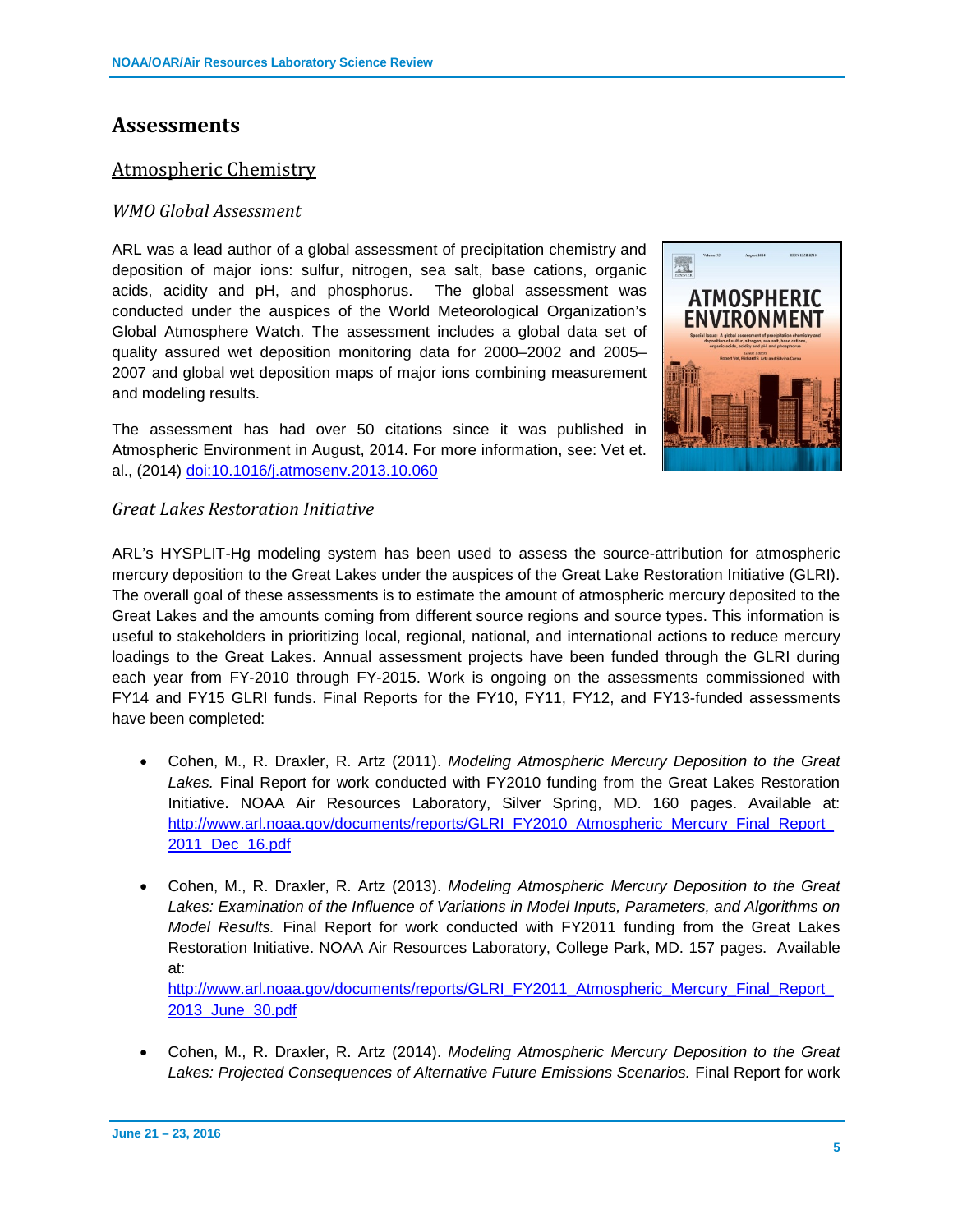conducted with FY2012 funding from the Great Lakes Restoration Initiative. NOAA Air Resources Laboratory, College Park, MD. 193 pages. Available at: [http://www.arl.noaa.gov/documents/reports/GLRI\\_FY2012\\_Atmos\\_Mercury\\_09\\_Oct\\_2014.pdf](http://www.arl.noaa.gov/documents/reports/GLRI_FY2012_Atmos_Mercury_09_Oct_2014.pdf)

• Cohen, M. (2016). *Modeling Atmospheric Mercury Deposition to the Great Lakes: Updated Analysis.* Final Report for work conducted with FY2013 funding from the Great Lakes Restoration Initiative. NOAA Air Resources Laboratory, College Park, MD. 81 pages. Available at: [http://www.arl.noaa.gov/documents/reports/GLRI\\_FY2013\\_Atmos\\_Mercury\\_Final\\_Report.pdf](http://www.arl.noaa.gov/documents/reports/GLRI_FY2013_Atmos_Mercury_Final_Report.pdf)

# Climate Observations

## *IPCC Report*

ARL has actively contributed as authors and reviewers to regional, national and international scientific assessments. ARL served as contributing author to the Intergovernmental Panel on Climate Change's Fifth Assessment Report (AR5), providing a section on changes in the width of the tropical belt. National and international climate scientists and decision-makers use this information to understand trends and the need for mitigating and adapting to climate change.

# **Datasets**

# Atmospheric Dispersion and Boundary Layer Characterization

#### *DCNet*

DCNet is a part of the ARL dispersion research program, based in the National Capitol Region. This urban network was proposed in 2003 in response to a NOAA inquiry concerning meteorological aspects of the events of September 11th. The questions asked were "how many?" and "where to install?" urban meteorological monitoring stations in order to provide first responders with accurate, timely, and appropriate transport and dispersion information.

For DCNet, meteorological measurements of temperature, wind speed and direction, as well as measurements of atmospheric turbulence, are used to address the difficulties associated with the use of routine weather observations and atmospheric turbulence within the complexity of an urban environment to protect the public. Through September 2015, observations were continuously transmitted to NOAA's MADIS (Meteorological Assimilation Data Ingest System),



a meteorological observational database and data delivery system that provides observations that cover the globe. Data are presently archived at ARL's Atmospheric Turbulence and Diffusion Division. The DCNet data are used primarily by the Pentagon, DC Metro, the Naval Research Laboratory, and the Department of Homeland Security, who access the current observations from a public ftp site: [ftp://ftp.atdd.noaa.gov/pub/dcnet/.](ftp://ftp.atdd.noaa.gov/pub/dcnet/) Copies of the raw data files are available upon request.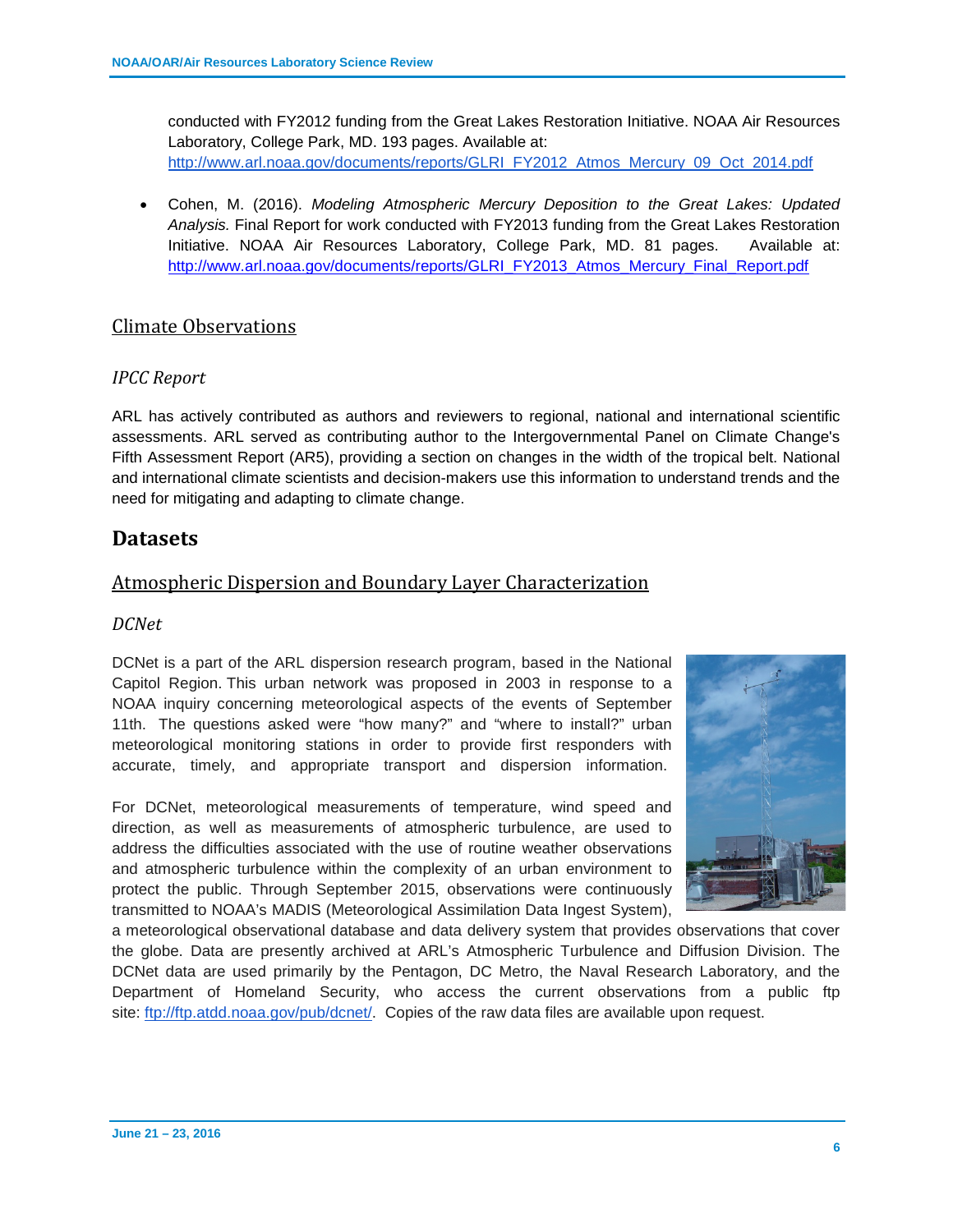# Atmospheric Chemistry & Deposition

#### *Marine Isoprene Emissions*

ARL collaborated with the NOAA/National Environmental Satellite Data and Information Service's Center for Satellite Applications and Research (STAR) to develop a near real-time satellite-based marine isoprene emissions product. The NAQFC relies on forecasts of emissions and weather to predict surface levels of air pollutants, including ozone and fine particulate matter. Isoprene, emitted by trees, grass and phytoplankton, is a reactive biogenic hydrocarbon that is important for the formation of tropospheric ozone and secondary organic aerosols. ARL teamed with the STAR Ocean Color Team and George Mason



University to combine the ocean color retrievals from the Visible Infrared Imaging Radiometer Suite (VIIRS) aboard the NOAA Suomi-NPP satellite and meteorological data from the NWS to derive a marine isoprene emissions product.

A beta version of the new product was introduced to the air quality community at the  $7<sup>th</sup>$  International Workshop on Air Quality Forecasting Research held in College Park, MD from September 1-3, 2015. A dedicated town hall meeting was held at the Earth System Science Interdisciplinary Center of the University of Maryland to introduce the product, to provide technical details, and to collect user feedback to address community needs and guide future development. The many users of this product include the NOAA NAQFC, NOAA's Geophysical Fluid Dynamics Laboratory, US EPA, and the Texas Commission of Environmental Quality.

#### *Atmospheric Integrated Research Monitoring*

ARL provides support to national and international networks that measure the most abundant trace chemicals (referred to as "major ions") commonly found in precipitation. These substances include several sulfur- and nitrogen-containing compounds, as well as chemicals found in soil and seawater. The primary products of these networks are high quality data sets of chemical fluxes made available on publicly accessible web sites and other venues as appropriate. ARL's Atmospheric Integrated Research Monitoring (AIRMoN) network is a daily (event-based) collection of precipitation chemistry data at six locations in the U.S.



The AIRMoN datasets are provided to the National Atmospheric Deposition Program (NADP), a partnership program with twelve other federal agencies and numerous states and universities, and posted to: [http://nadp.sws.uiuc.edu/data/AIRMoN/.](http://nadp.sws.uiuc.edu/data/AIRMoN/) The data sets inform evaluation and development of policies, plans, and models. Some stations in the network date back to 1976.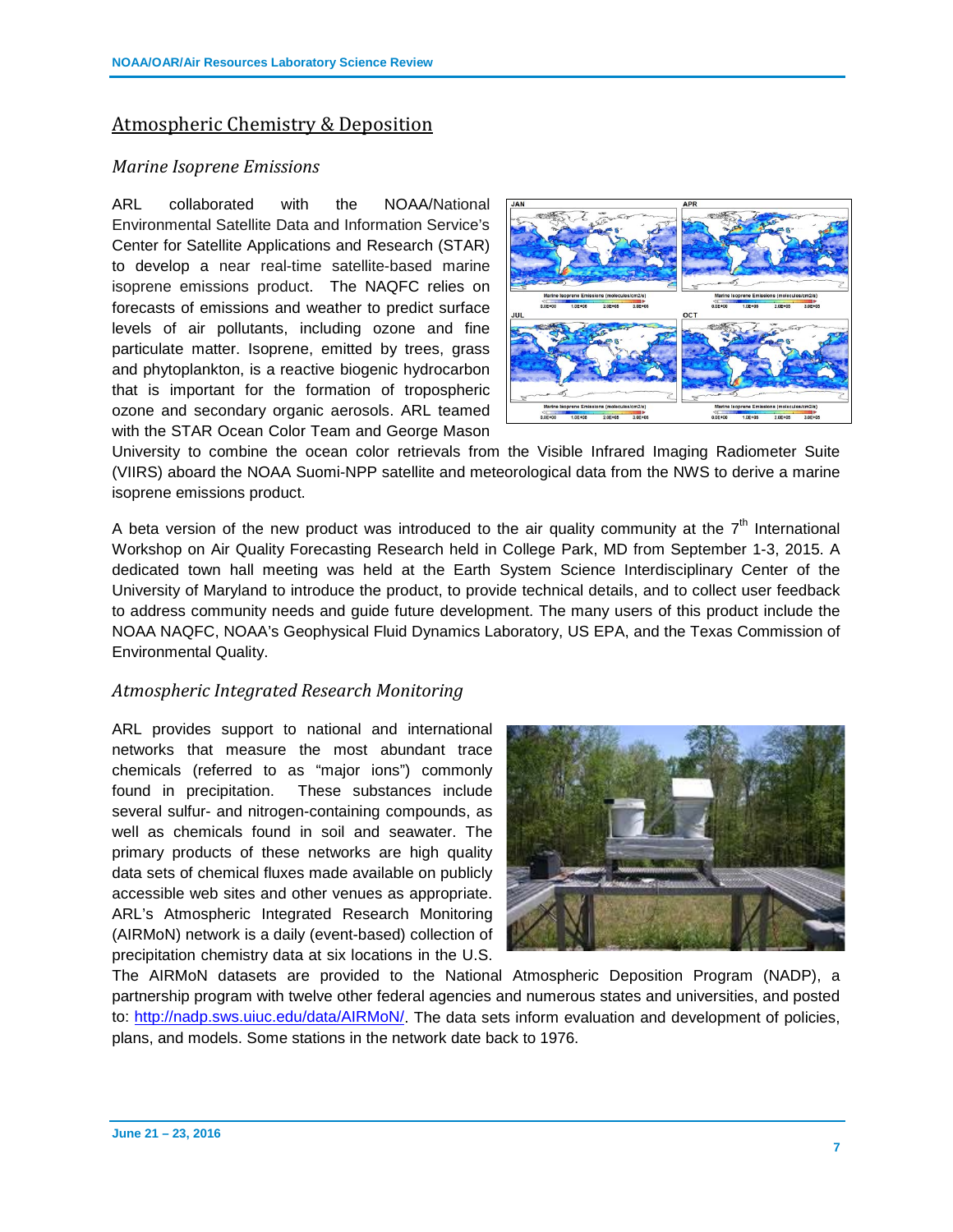## *Monitoring of Atmospheric Mercury Species*

ARL operates three of the founding sites in the Atmospheric Mercury Network (AMNet) administered by the NADP. The network was established for the purpose of measuring atmospheric mercury species (gaseous elemental, gaseous oxidized, and particulatebound mercury) using automated, continuous measurement systems. The instrumentation is operated across the network in accordance with standard operating protocols and the raw data from each site are reduced with a common algorithm, ensuring uniformity of reporting. The long-term data records collected at each site offer high-quality measurement data to estimate dry and total deposition of atmospheric mercury; detect trends in atmospheric concentrations in response to mandated and market-driven emissions reductions; and evaluate models of atmospheric fate and transport of mercury.



In addition, the sites serve as important test bed facilities that can promote collaborative measurements (e.g., mercury in litterfall, mercury isotope studies, passive sampler deployment), measurement method comparisons and evaluations, and focused Quality Assurance/Quality Control investigations. The data sets are uploaded to and made available by the NADP (as password protected data).

<http://nadp.sws.uiuc.edu/amn/data.aspx>

#### Climate Observations & Analyses

#### *Surface Energy Budget*

ARL provides comprehensive datasets of energy and carbon fluxes from sites in Arizona, Illinois, South Dakota, and Tennessee to both national and international networks (e.g., Ameriflux, Fluxnet, and the Global Energy and Water cycle Experiment (GEWEX). A fifth site in Montana was removed in 2015. These data are also used by the NOAA National Centers for Environmental Prediction (NCEP) land-surface modeling team to evaluate, test and improve the land surface schemes currently part of the NOAA suite of models. For more information about Ameriflux, see: <http://ameriflux.lbl.gov/about/about-ameriflux/>



For more information about Fluxnet, see:<http://fluxnet.ornl.gov/>

For more information about GEWEX, see:<http://www.gewex.com/>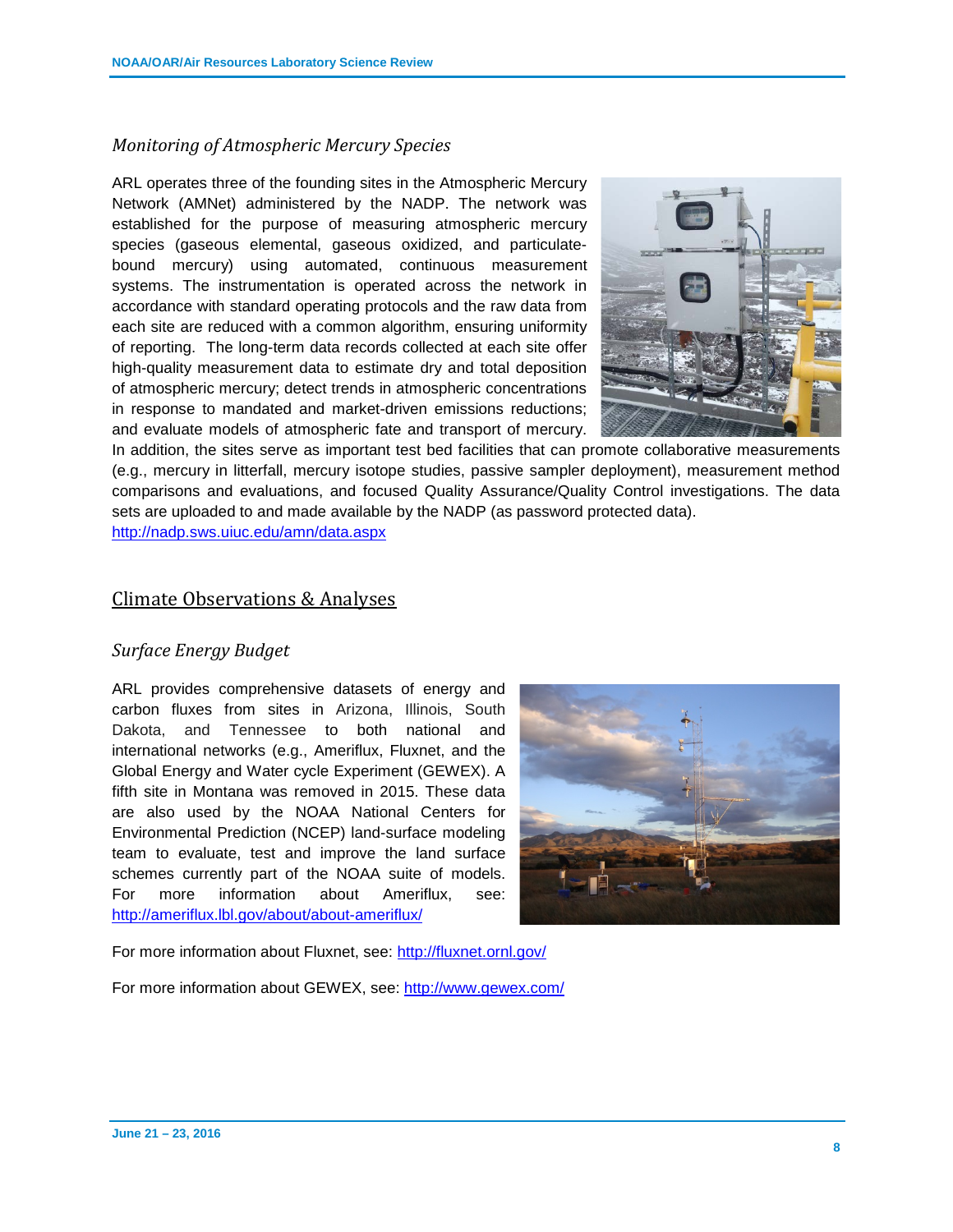# **Hardware**

# Atmospheric Dispersion and Boundary Layer

## *Best Aircraft Turbulence (BAT) probe*

The Best Aircraft Turbulence (BAT) probe was developed in the early 1990s by ARL in collaboration with the Airborne Research Australia to measure meteorologically-relevant turbulent threedimensional wind vectors, air temperature, and air pressure from a moving platform. Over the years it has been flown on a dozen research aircraft around the world, including the U.S., Australia, Italy, Argentina, The Netherlands, Sweden, and Scotland. The BAT probe recently formed a fundamental part of a new airborne instrument system, Flux of Carbon from an Airborne Laboratory (FOCAL), developed in collaboration with Harvard University and



Aurora Flight Sciences. In 2013, FOCAL was used to measure fluxes of carbon dioxide and methane, two important greenhouse gases, over the permafrost region of Alaska.

For more information, see the NOAA/ARL Technical Memorandum entitled "Airborne measurements of CO2 and CH4 fluxes over the Alaskan North Slope using the Flux Observations of Carbon from an Airborne Laboratory (FOCAL) system" at: [http://www.arl.noaa.gov/documents/reports/ARL%20TM-](http://www.arl.noaa.gov/documents/reports/ARL%20TM-267.pdf)[267.pdf](http://www.arl.noaa.gov/documents/reports/ARL%20TM-267.pdf)

#### *Extreme Turbulence (ET) probe*

ARL developed the Extreme Turbulence (ET) probe in the early 2000s based on the same technology used in aircraft gust probes, such as ARL's Best Aircraft Turbulence probe. The ET probe is an innovative wind sensor specifically designed to work on a stationary tower or a buoy in hurricane conditions. It uses a 43 cm diameter fiberglass sphere with three horizontal rows of pressure ports. Each port is connected to pressure sensors mounted on circuit boards inside the sphere. The size of the ports and the orientation of the internal tubing are designed to minimize the effects of rain and spray. A fast-response temperature sensor is located in a housing unit on top of the sphere. The probe measures all three vector components of the wind at 50 Hz, providing turbulence statistics and estimates of vertical surface fluxes in addition to mean winds.



The latest development work on the ET probes took place in 2011, when a probe was deployed through the hurricane season on a navigational light in the Florida Keys. The primary goal of that deployment was to test upgrades to the instrument that would allow it to operate for extended periods in a harsh maritime environment and still provide useful turbulence and flux data under severe meteorological conditions. Despite inquiries concerning applications of the probes during hurricanes and other forms of severe weather, this program presently remains on hold due to budget limitations.